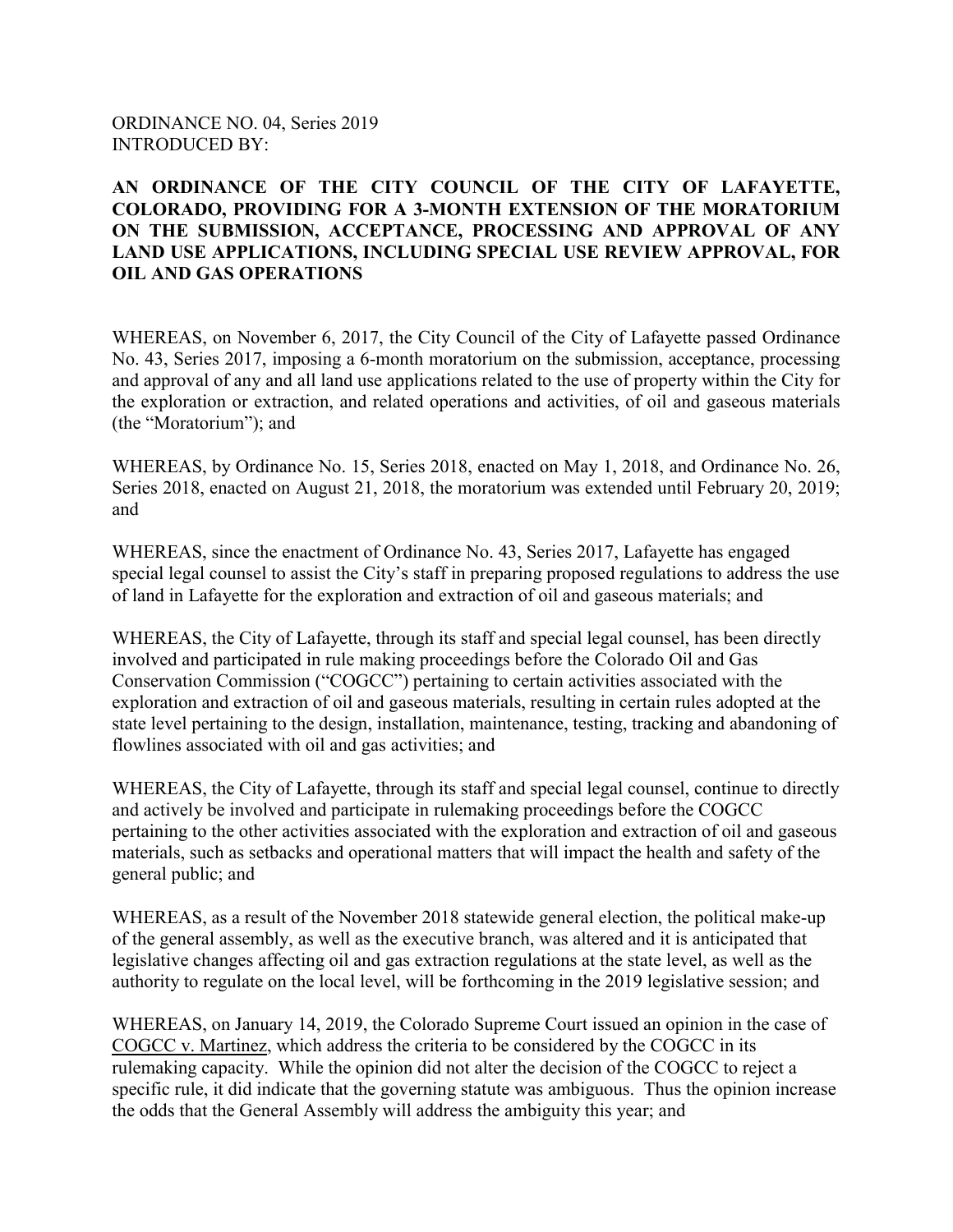WHEREAS, the City staff, along with special legal counsel, and in conjunction with Boulder County's staff, have prepared a proposed an initial draft of comprehensive oil and gas land use regulations for presentation to City Council to consider; and

WHEREAS, the outcome of the COGCC rulemaking proceedings, the Supreme Court decision in COGCC v. Martinez, and the anticipated legislation in the 2019 state General Assembly session will impact the timing and final preparation of Lafayette's proposed new land use regulations pertaining to oil and gas operations; and

WHEREAS, as Lafayette's special legal counsel recently left the private practice of law to join the staff of Governor Polis and it will be necessary to secure new special legal counsel to advise City Council on the proposed regulations; and

WHEREAS, based upon the current schedule, City Council anticipates that it will now be in a position to consider an ordinance enacting revised land use regulations pertaining to oil and gas activities at or near the conclusion of the 2019 state General Assembly session; and

WHEREAS, in the absence of a moratorium, the submission of applications for land use approvals for the exploration and extraction, and related operations and activities, of oil and gaseous materials in the City in anticipation of the enactment of the proposed regulations, will defeat the purpose of the proposed regulations; and

WHEREAS, City Council believes that maintaining the existing moratorium is necessary until such time as Council has had an opportunity to carefully consider, and potentially enact, new land use regulations that are intended to protect the City and its citizens from the negative impacts of oil and gas exploration and extraction; and

WHEREAS, in order to protect and preserve the public's health, safety and welfare, City Council wishes to extend the existing moratorium; and

WHEREAS, an extension of approximately three months is deemed to be the minimum period of time necessary to allow for complete consideration of the proposed regulations by City Council, the public, and the stakeholders; and

WHEREAS, owners and developers of real property in the City will not be unfairly prejudiced by a 3-month extension of the Moratorium.

NOW, THEREFORE, BE IT ORDAINED BY THE CITY COUNCIL OF THE CITY OF LAFAYETTE, COLORADO, AS FOLLOWS:

Section 1. The foregoing recitals are incorporated herein and made a part of this ordinance.

Section 2. Ordinance No. 43, Series 2017, as amended by Ordinance No. 15, Series 2018, and Ordinance No. 26, Series 2018, is re-enacted in its entirety as further amended below.